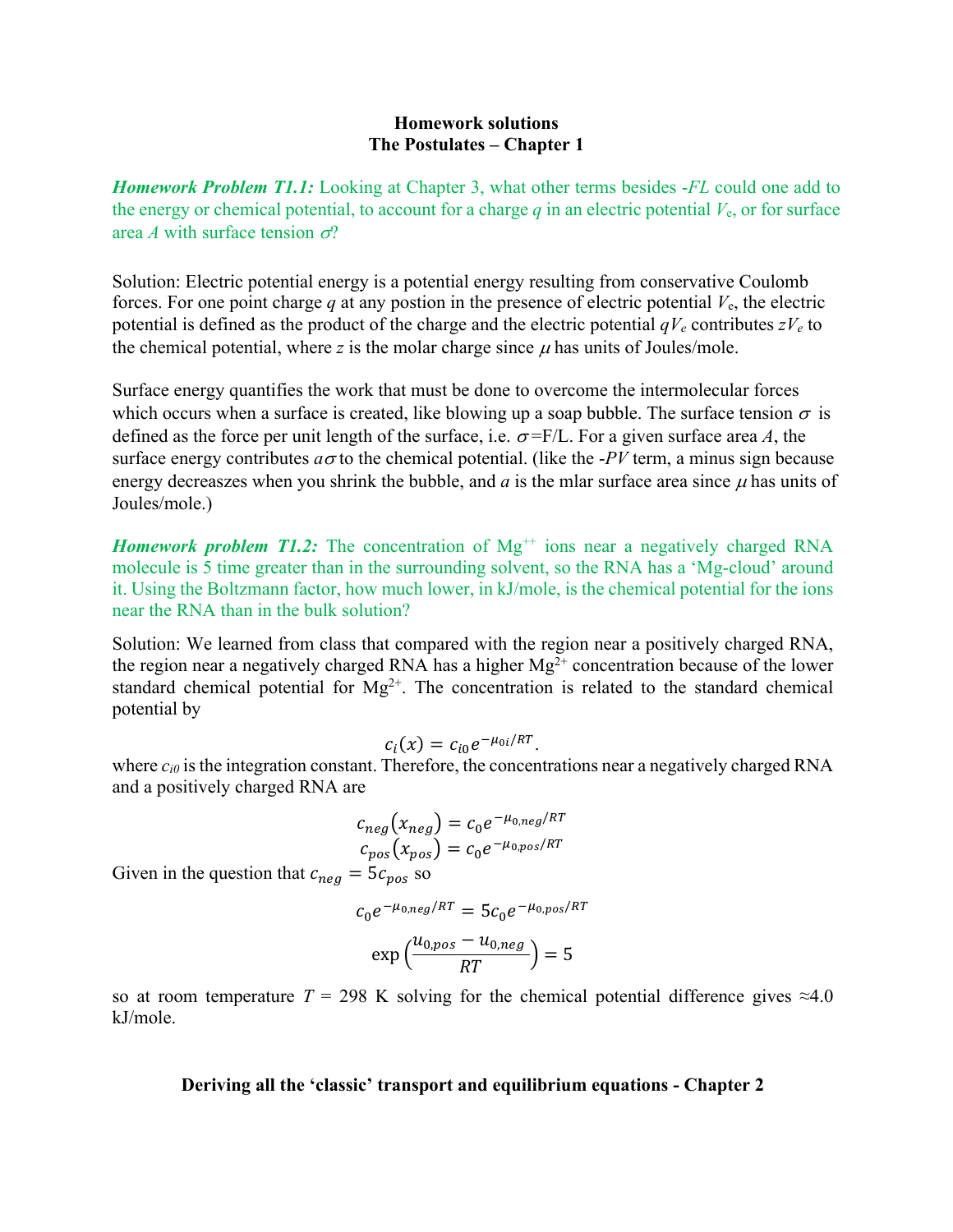*Homework problem T2.1:* Let  $c(x) = c_0 e^{-(\frac{x}{2\Delta x})^2}$ , i.e. the concentration initially looks like a Gaussian of width  $\Delta x$  and maximum concentration  $c_0$  at  $x=0$ . For a protein,  $D=50 \mu m^2/s$ ,  $c_0=1$ mM and  $\Delta x = 1$  mm initially, at what rate is the protein concentration changing at  $x=0$ ? Is it increasing or decreasing according to the sign you get?

Solution: The rate of the concentration changing at position x is given by the Fick's second law of diffusion

$$
\frac{\partial c}{\partial t} = D \frac{\partial^2 c}{\partial x^2}
$$

where *D* is the diffusion coefficient. Now  $c(x) = c_0 e^{-(\frac{x}{2\Delta x})^2}$ , let's find the second-order partial derivative of the concentration c

$$
\frac{\partial c}{\partial x} = c_0 e^{-\left(\frac{x}{2\Delta x}\right)^2} \left[ -2\left(\frac{x}{2\Delta x}\right) \left(\frac{1}{2\Delta x}\right) \right] = c_0 e^{-\left(\frac{x}{2\Delta x}\right)^2} \left[ -\left(\frac{x}{2\Delta x^2}\right) \right]
$$

$$
\frac{\partial^2 c}{\partial x^2} = c_0 e^{-\left(\frac{x}{2\Delta x}\right)^2} \left[ -\left(\frac{x}{2\Delta x^2}\right) \right] \left[ -\left(\frac{x}{2\Delta x^2}\right) \right] + c_0 e^{-\left(\frac{x}{2\Delta x}\right)^2} \left[ -\left(\frac{1}{2\Delta x^2}\right) \right]
$$

$$
\frac{\partial^2 c}{\partial x^2} = c_0 e^{-\left(\frac{x}{2\Delta x}\right)^2} \left[ \left(\frac{x^2}{4\Delta x^4}\right) - \frac{1}{2\Delta x^2} \right]
$$

So

$$
\frac{\partial c}{\partial t} = D \frac{\partial^2 c}{\partial x^2} = D c_0 e^{-\left(\frac{x}{2\Delta x}\right)^2} \left[ \left(\frac{x^2}{4\Delta x^4}\right) - \frac{1}{2\Delta x^2} \right]
$$

For a protein, *D*=50  $\mu$ m<sup>2</sup>/s=5.0·10<sup>-11</sup>m<sup>2</sup>/s,  $c_0$ =1 mM=0.001 M and  $\Delta x$  = 1 mm=0.001 m and at x  $= 0$  the concentration changing

$$
\frac{\partial c}{\partial t} = Dc_0 * 1 \left[ 0 - \frac{1}{2\Delta x^2} \right] = -5.0 \cdot 10^{-11} \text{m}^2 \text{s}^{-1} \cdot 0.001 \text{M} * \left( \frac{1}{2 * (0.001 \text{ m})^2} \right)
$$
  
= -2.5 \* 10<sup>-8</sup>M/s

There is a minus sign: the protein concentration is decreasing at  $x=0$  where it is initially highest. The sign switches when  $x^2/(4\Delta x^4) = 1/(2\Delta x^2)$ , or  $x=\sqrt{2}\Delta x$ : further away, the protein concentration increases due to diffusion. So there is a 'magic spot' where the concentration remains constant even though it is changing everywhere else.

*Homework problem T2.2:* For a DNA of charge +10, field of 10 V/cm and diffusion coefficient of 10  $\mu$ m<sup>2</sup>/s, at what velocity does the DNA move through the solution? Tip: remember, in Chapter 6 we talked about Langevin's equation, which relates *D* and  $\gamma = 1/U$ .

Solution: The Faraday's law for electrophoresis states that the ion drift velocity is proportional to applied field and charge, but inversely proportional to the viscosity of the fluid

$$
v_x = zUE_x
$$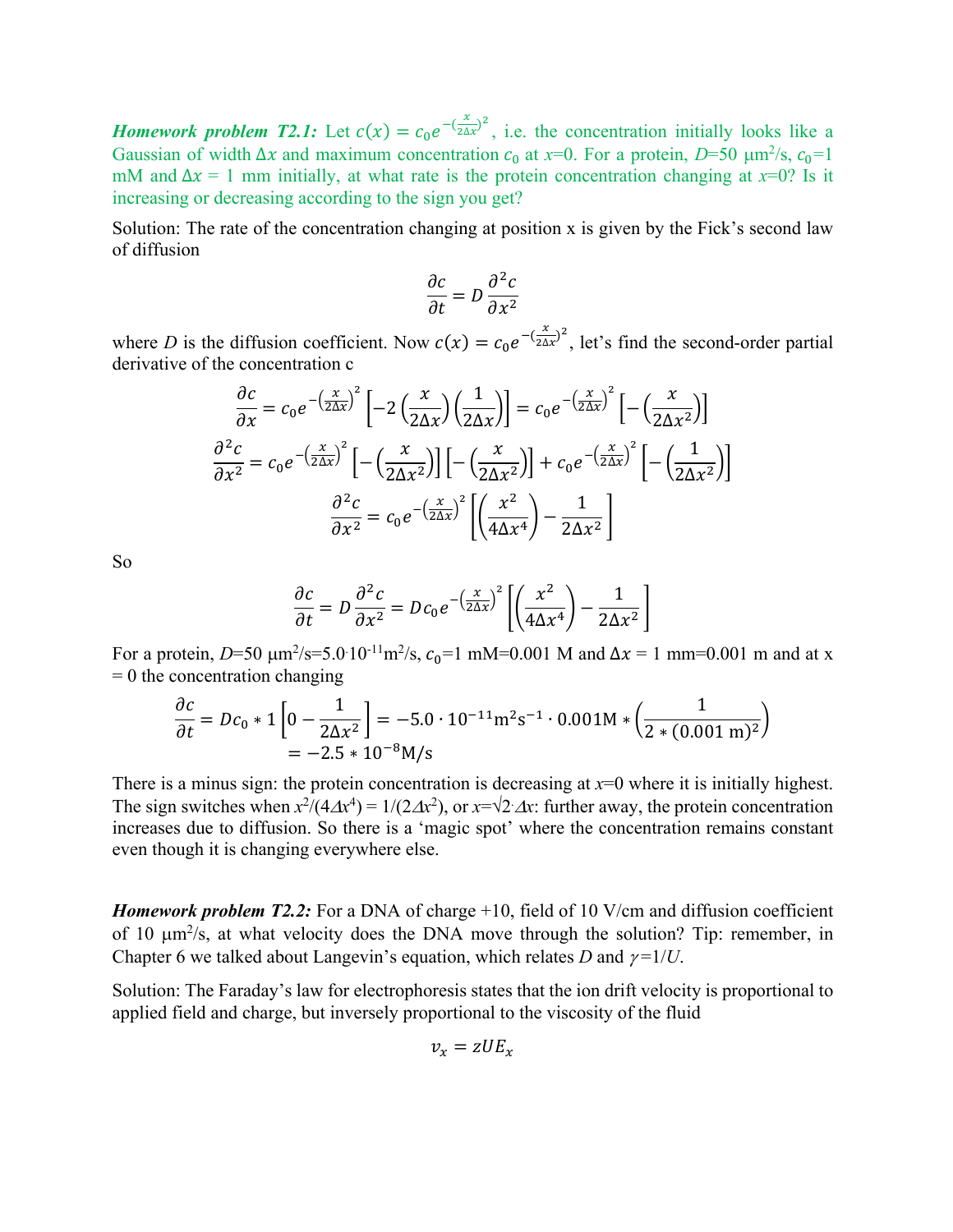where the charge  $z=+10$ , applied field  $E=10$  V/cm=1000 V/m and the diffusion coefficient D = 10  $\mu$ m<sup>2</sup>/s. From Chapter 6 we have the expression for the diffusion coefficient  $D = \frac{k_B T}{r}$  $\frac{B^I}{\gamma}$  and the friction coefficient  $\gamma=1/U$ . At room temperature T=298K the Einstein's mobility

$$
U = \frac{D}{k_B T} = \frac{10 \, \mu \text{m}^2 \text{s}^{-1}}{1.38 \times 10^{-23} J K^{-1} \times 298 K} = 2.43 \times 10^9 \, \text{s} \cdot \text{kg}^{-1}
$$

So the velocity

$$
v_x = qUE_x = 10 * 1.602 * 10^{-19}C * 2.43 * 10^9 s \cdot kg^{-1} * 1000V \cdot m^{-1}
$$
  
= 3.89 \* 10<sup>-6</sup>m · s<sup>-1</sup>

Note, here we worked it out with *U* per molecule; we could have used *U*=*D*/*RT* instead, then we would have had to convert the charge z to units of Coulombs per mole instead of Coulombs per molecule. The answer would of course be the same.

*Homework problem T2.3:* Two KCl solutions are connected by a salt bridge, so a current can flow through electrodes connected to the outside of the cell via a Voltmeter. If one cell (let's say the one located at  $x=0$ ) has 0.1 M KCl, and the other has 10 M KCl in it, what is the voltage difference between the cells? So, it is possible to make a battery even with just one ionic solution, as long as the concentrations are different. How many of these would you have to stack to get 1.5 V? An actual measurement will often show a smaller voltage, unless things are very carefully set up. Give one possible reason for why you might not get the full voltage out.

Solution: The concentration gradient of solute generates an electric potential which can be calculated by the Nernst equation

$$
\Delta V = V_e(x) - V_e(0) = -\frac{RT}{z_i} \ln \frac{c_i(x)}{c_i(0)},
$$

Here in this question, the concentrations of KCl in two different cells are  $c_i(0) = 0.1M$  and  $c_i(x) = 10$  M so at room temperature T=298 K

$$
\Delta V = -\frac{RT}{z_i} \ln \frac{c_i(x)}{c_i(0)} = \frac{-8.314 \text{ J} \cdot \text{K}^{-1} \cdot \text{mol}^{-1} \cdot 298 \text{ K}}{1 \cdot 96485.33 \text{ C} \cdot \text{mol}^{-1}} \ln \frac{10M}{0.1M} = -0.118 \text{ V}
$$

Le Châtelier's principle tells us that the reaction spontaneously should reduce the concentration difference in the cell by the transfer of ions or the oxidation/reduction reaction on two sides. Either way will cause the electron flow from the low-concentration side to the highconcentration side and make the low-concentration side at the negative voltage. As calculated above, the voltage difference of one cell is 0.118V, so the number of cells we need to stack is

$$
n = \frac{1.5 V}{0.118 V} = 12.7 \approx 13
$$

There are many factors that can affect the actual voltage lower than the theoretical value. For example, compared with the sufficient cell reaction, the mass transport is relatively slow. As consequence, the reactant molecules cannot be supplied or the products cannot be removed from the reaction sites efficiently, resulting in depletion of the reactants or the accumulation of the products at the electrode surface. That will change the effective ion concentration thus reduce the actual voltage.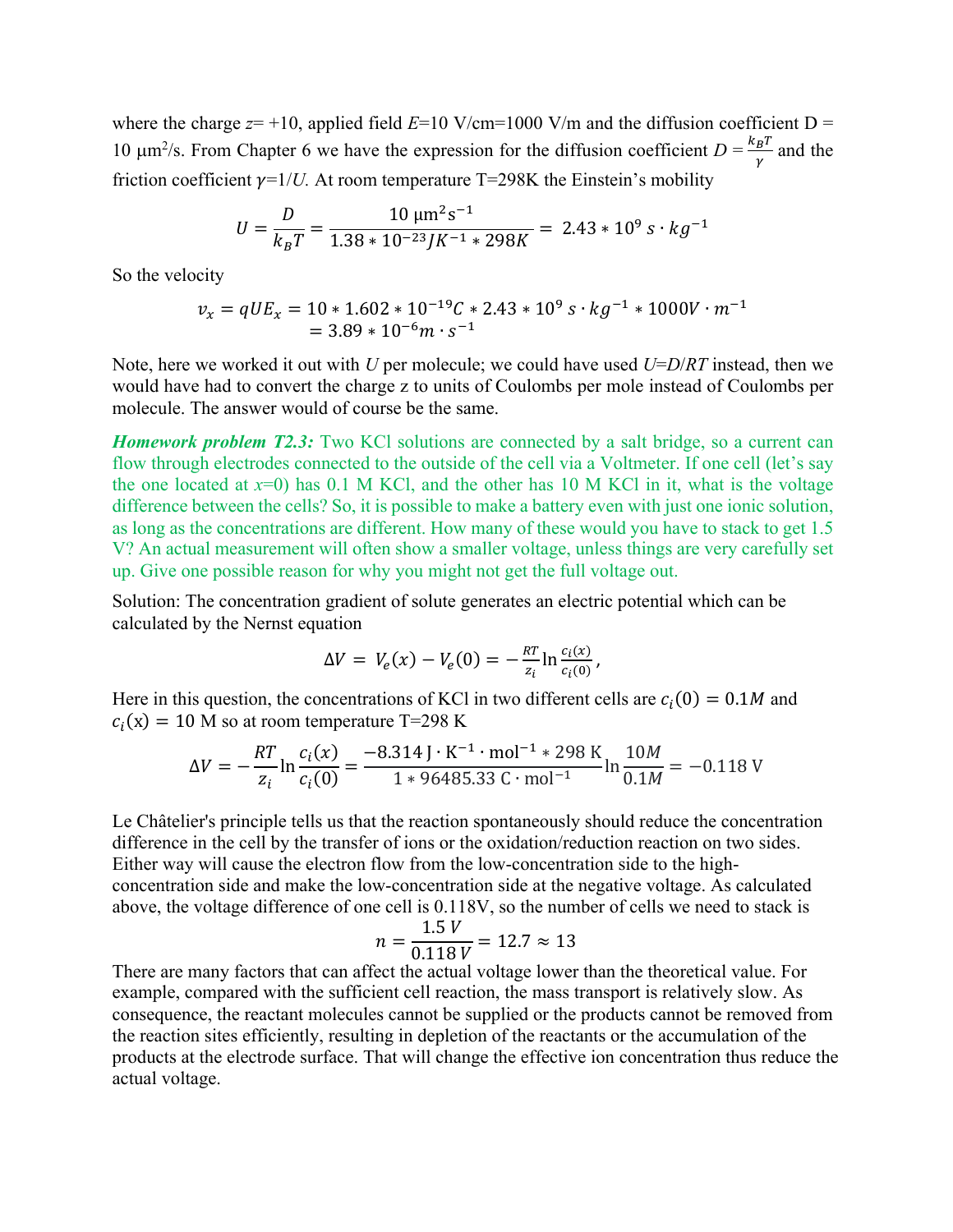Here are some good recourses of concentration cells and concentration overpotential, check them for interest :-)

- Concentration cell
	- o Wiki: https://en.wikipedia.org/wiki/Concentration\_cell
	- o Chemistry LibreTexts https://chem.libretexts.org/Bookshelves/Analytical\_Chemistry/Supplemen tal Modules (Analytical Chemistry)/Electrochemistry/Voltaic Cells/Elec trochemical\_Cells\_under\_Nonstandard\_Conditions/Concentration\_Cell
- Concentration overpotential
	- o Wiki: https://en.wikipedia.org/wiki/Overpotential

*Homework problem T2.4:* In a cell, total protein concentration is ~20 mM. If a cell is dunked in distilled water, what's the osmotic pressure on its membrane due to the proteins?

Solution: The osmotic pressure caused by the concentration difference crossing the membrane at room temperature *T*=298 K

$$
\Delta P = -RT\Delta c = -0.08205 \text{ liter} \cdot \text{atm} \cdot \text{mol}^{-1} \cdot K^{-1} * 298 \text{ K} * 0.02 \text{ M} \approx 0.5 \text{ atm}
$$

Of course, you could work this out in Pascal by using  $R = 8.31$  J mol<sup>-1</sup> K<sup>-1</sup>. So it would be easy to measure a protein concentration in the millimolar range by measuring its osmotic pressure against distilled water.

**Homework problem T2.5:** Derive the above equation in detail from Postulates 1 and 2, using the same steps as for the Nernst equation. For a molar mass of air *m*=0.029 kg/mol and assuming a constant *T* = 298 K, what is the pressure 1 km above sea level? How do you think temperature changes and humidity could affect the equation?

Solution: According to Postulate 1

$$
\mu_{gi} = \mu_i(T, P, x) + V_g = \mu_i(T, P, x) + mgx
$$

$$
\frac{d\mu_{gi}}{dx} = RT \frac{\partial \ln(c_i)}{\partial x} + \frac{\partial V_g}{\partial x} = RT \frac{\partial \ln(c_i)}{\partial x} + mg
$$

For an ideal gas at constant temperature the partial pressure is proportional to the concentration by the ideal gas equation *PV*=*nRT* so the ratio of concentration can be replaced by the ratio of partial pressures

$$
\frac{d\mu_{gi}}{dx} = RT \frac{\partial \ln(P_i)}{\partial x} + mg
$$

Inserting into Postulate 2 we obtain

$$
J_{xi} = -U_i c_i \left( RT \frac{\partial \ln(P_i)}{\partial x} + mg \right)
$$

At equilibrium the net flux is zero. Thus setting equation  $J_{xi}$  to zero and equating the two terms,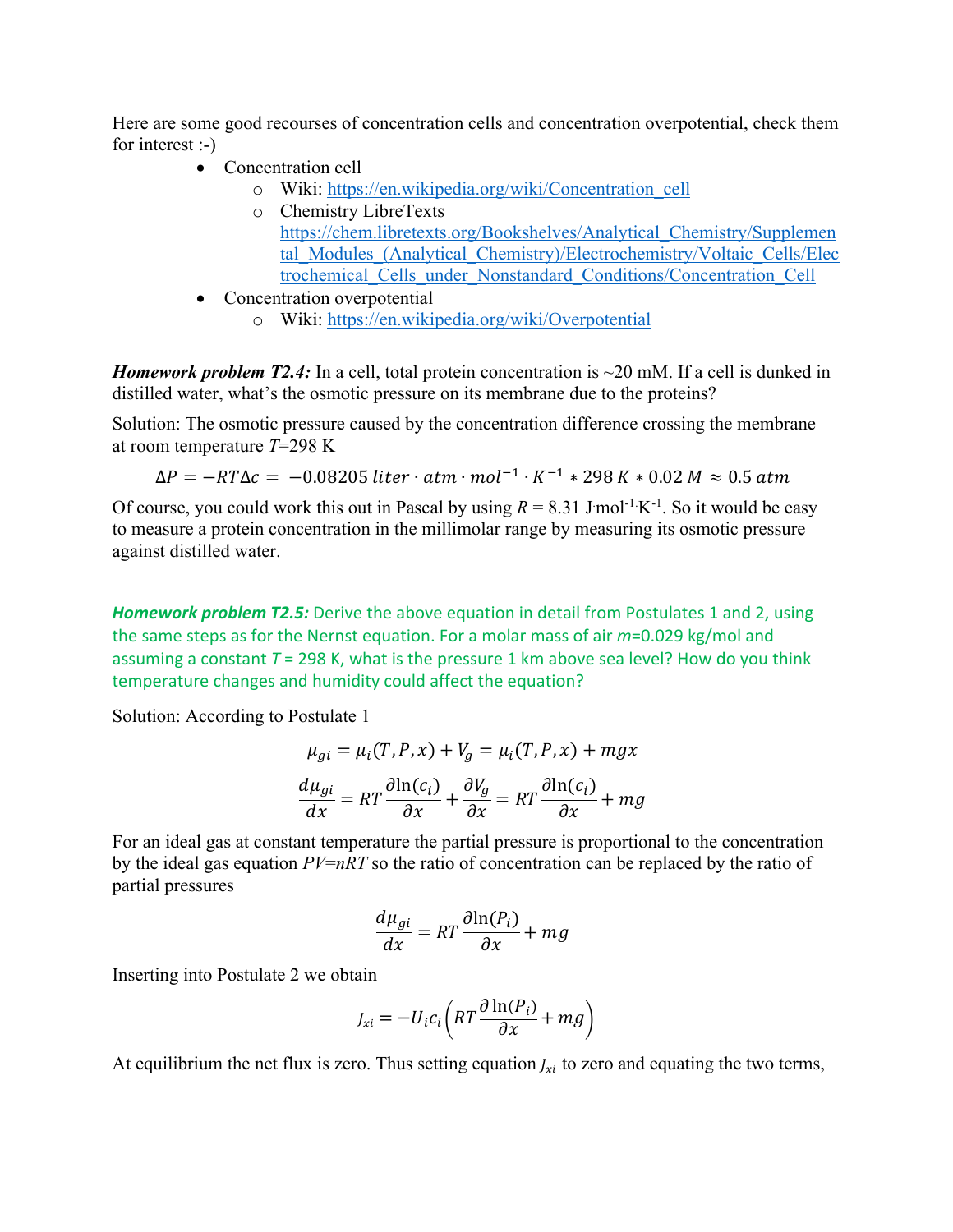$$
RT\frac{\partial \ln(P_i)}{\partial x} = -mg
$$

Integrate on both sides we obtain the expected equation

$$
\ln \frac{P_2}{P_1} = -\frac{mg(x_2 - x_1)}{RT}
$$

1 km above sea level, and using  $P_I = 1$  atm at sea level for reference, we get 0.89 atm. The air's getting a bit thinner, and if you plug in 8.9 km, you understand why many people choose to use an oxygen mass on Mt. Everest. The exact calculation would give a slightly different pressure because we did not take the atmospheric temperature gradient int account - but we could by adding the entropy-temperature term of our physicochenical potential.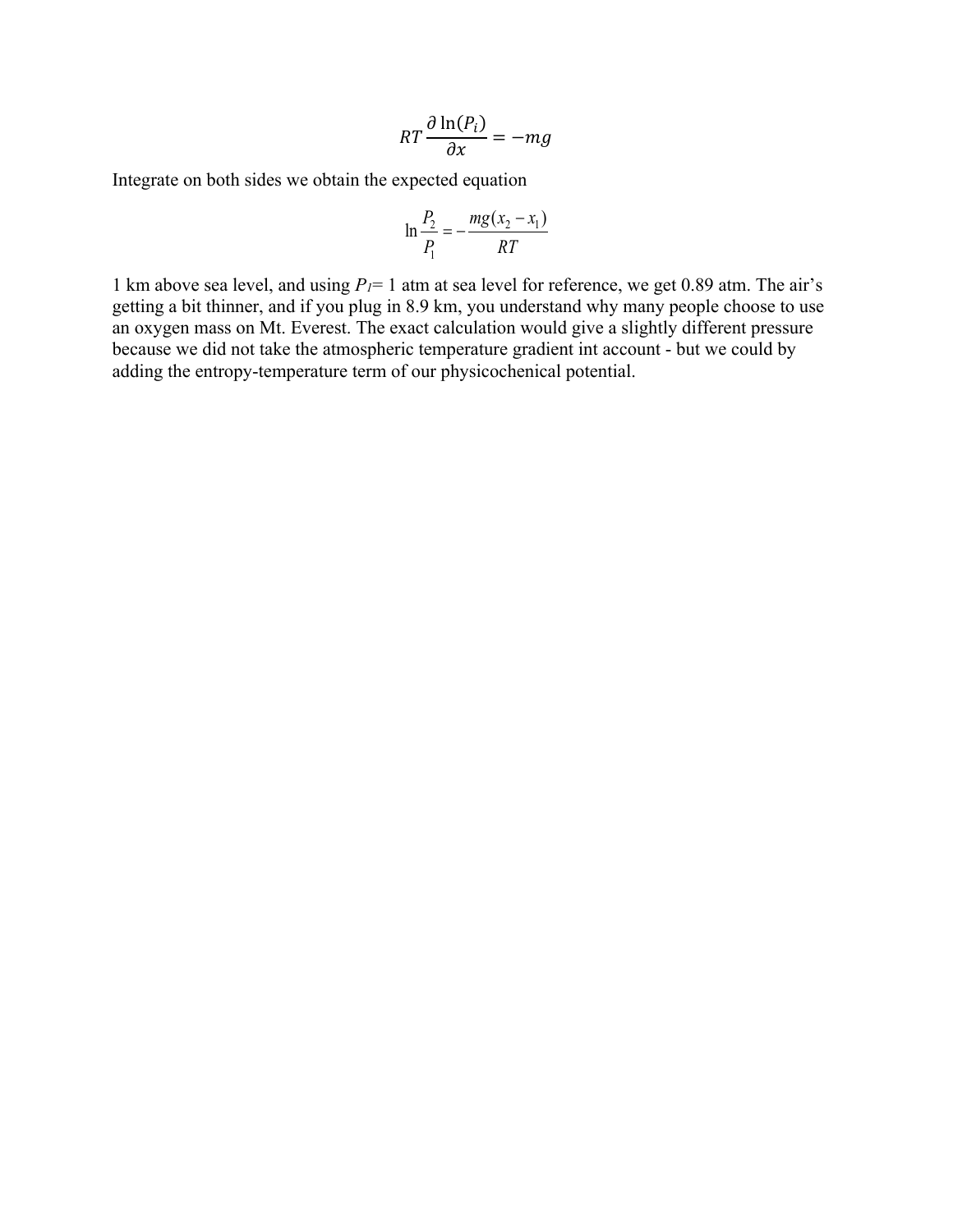## **The integrated form of flux and kinetics - Chapter 3**

*Homework T3.1:* In steady-state, flux is 0. Use the Bayesian formula to write the ratio of concentrations in terms of a ratio of conditional probabilities. In equilibrium,  $c(0)=c(x)$ , so what relationship is there between the conditional probabilities in equilibrium? This is an example of the principle of microscopic reversibility: the probability of getting from 'a' to 'b' must be the same as getting from 'b' to 'a', then the system is in equilibrium.

Solution: In steady-state, set the flux equal to 0

$$
J_x = -\frac{D}{L} [c(0)P(x|0) - c(x)P(0|x)] = 0
$$
  

$$
c(0)P(x|0) - c(x)P(0|x) = 0
$$
  

$$
\frac{c(x)}{c(0)} = \frac{P(x|0)}{P(0|x)}
$$

In equilibrium,  $c(0)=c(x)$  so

$$
\frac{c(x)}{c(0)} = \frac{P(x|0)}{P(0|x)} = 1
$$

give us  $P(x|0) = P(0|x)$  which states that the probability of one molecule moving from 0 to x is the same as the probability of the converse pathway.

*Homework problem T3.2:* At higher temperatures (more typical of a reactions with a barrier), the viscosity decreases by a factor of *ca*. 5 for every 100 °C, and *c* is typically 1/2, as seen in the Figure above. If the data for the in-class exercise was at 25 °C, what would be the prefactor at 225 °C, and what would be the rate constant *k* if the maximum in the free energy profile is at  $\Delta \mu^{\dagger} = 100$ kJ/mole? [**Hint**: the relationship between diffusion coefficient, friction and viscosity is discussed in Chapter 6 of Stat Mech.]

Solution: At room temperature  $T=298$  K, the diffusion coefficient is  $10^{-9}$  m<sup>2</sup>/s and the reaction distance is 0.5 Å so

$$
prefactor = \frac{\chi D}{x^2} = -1.192 \times 10^{14}
$$

The diffusion coefficient is proportional to T/viscosity and at 225  $\degree$ C the viscosity decreases by a factor of 25 and absolute temperature has increased by a factor 498/298≈1.67, so the diffusion coefficient at 225 °C has increased by the combined factor to  $D \approx 4.1 \times 10^{-8}$  m<sup>2</sup>/s. Thus

$$
prefactor=\frac{\chi D}{x^2}\approx 8\times 10^{12} \text{ s}^{-1}
$$

If you plug in 100 kJ/mole and 498 K, the rate constant  $k$  is given by

$$
k_f = \frac{\chi D}{(x^{\dagger})^2} e^{-\Delta \mu^{\dagger}/RT} \approx 250 \text{ s}^{-1}
$$

Note that the actual reaction, the moment of crossing the barrier, is almost instantaneous (the inverse of  $8 \times 10^{12}$  s<sup>-1</sup> is 125 femtoseconds), whereas the macroscopic reaction takes a fraction of